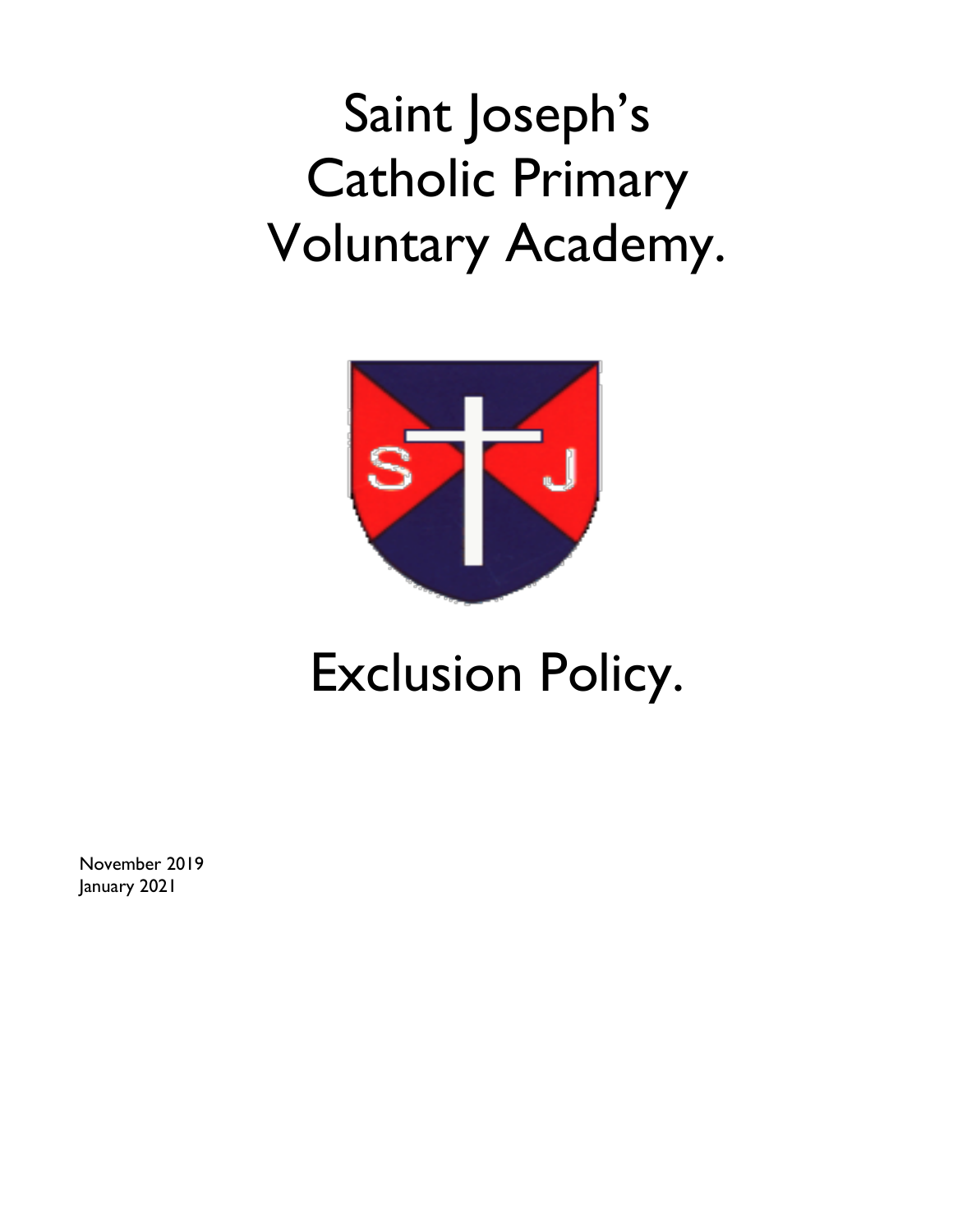## **Exclusion Policy**

Throughout this policy the terms school and academy are interchangeable.

| <b>Date</b>  | <b>Review Date</b> | Coordinator        | <b>Nominated Governor</b> |
|--------------|--------------------|--------------------|---------------------------|
| January 2021 | January 2023       | <b>E</b> McCullagh | G. Purdue                 |

#### **Aims**

Our school aims to ensure that:

- The exclusions process is applied fairly and consistently
- The exclusions process is understood by governors, staff, parents and pupils
- Pupils in school are safe and happy
- Pupils do not become NEET (not in education, employment or training)

### **Legislation and statutory guidance**

This policy is based on statutory guidance from the Department for Education: **Exclusion from maintained** [schools, academies and pupil referral units \(PRUs\) in England.](https://www.gov.uk/government/publications/school-exclusion)

It is based on the following legislation, which outline schools' powers to exclude pupils:

- Section 52 of the [Education Act 2002,](http://www.legislation.gov.uk/ukpga/2002/32/section/52) as amended by the [Education Act 2011](http://www.legislation.gov.uk/ukpga/2011/21/contents/enacted)
- [The School Discipline \(Pupil Exclusions and Reviews\) \(England\) Regulations 2012](http://www.legislation.gov.uk/uksi/2012/1033/made)
- Sections 64-68 of the [School Standards and Framework Act 1998](http://www.legislation.gov.uk/ukpga/1998/31)
- In addition, the policy is based on:
- Part 7, chapter 2 of the [Education and Inspections Act 2006,](http://www.legislation.gov.uk/ukpga/2006/40/part/7/chapter/2) which looks at parental responsibility for excluded pupils
- Section 579 of the [Education Act 1996,](http://www.legislation.gov.uk/ukpga/1996/56/section/579) which defines 'school day'
- The [Education \(Provision of Full-Time Education for Excluded Pupils\) \(England\) Regulations 2007,](http://www.legislation.gov.uk/uksi/2007/1870/contents/made) as amended by [The Education \(Provision of Full-Time Education for Excluded Pupils\) \(England\)](http://www.legislation.gov.uk/uksi/2014/3216/contents/made)  [\(Amendment\) Regulations 2014](http://www.legislation.gov.uk/uksi/2014/3216/contents/made)

This policy complies with our funding agreement and articles of association.

### **The decision to exclude.**

Only the headteacher, or acting headteacher, can exclude a pupil from school. A permanent exclusion will be taken as a last resort.

Our school is aware that off-rolling is unlawful. Ofsted defines off-rolling as:

"…the practice of removing a pupil from the school roll without a formal, permanent exclusion or by encouraging a parent to remove their child from the school roll, when the removal is primarily in the interests of the school rather than in the best interests of the pupil."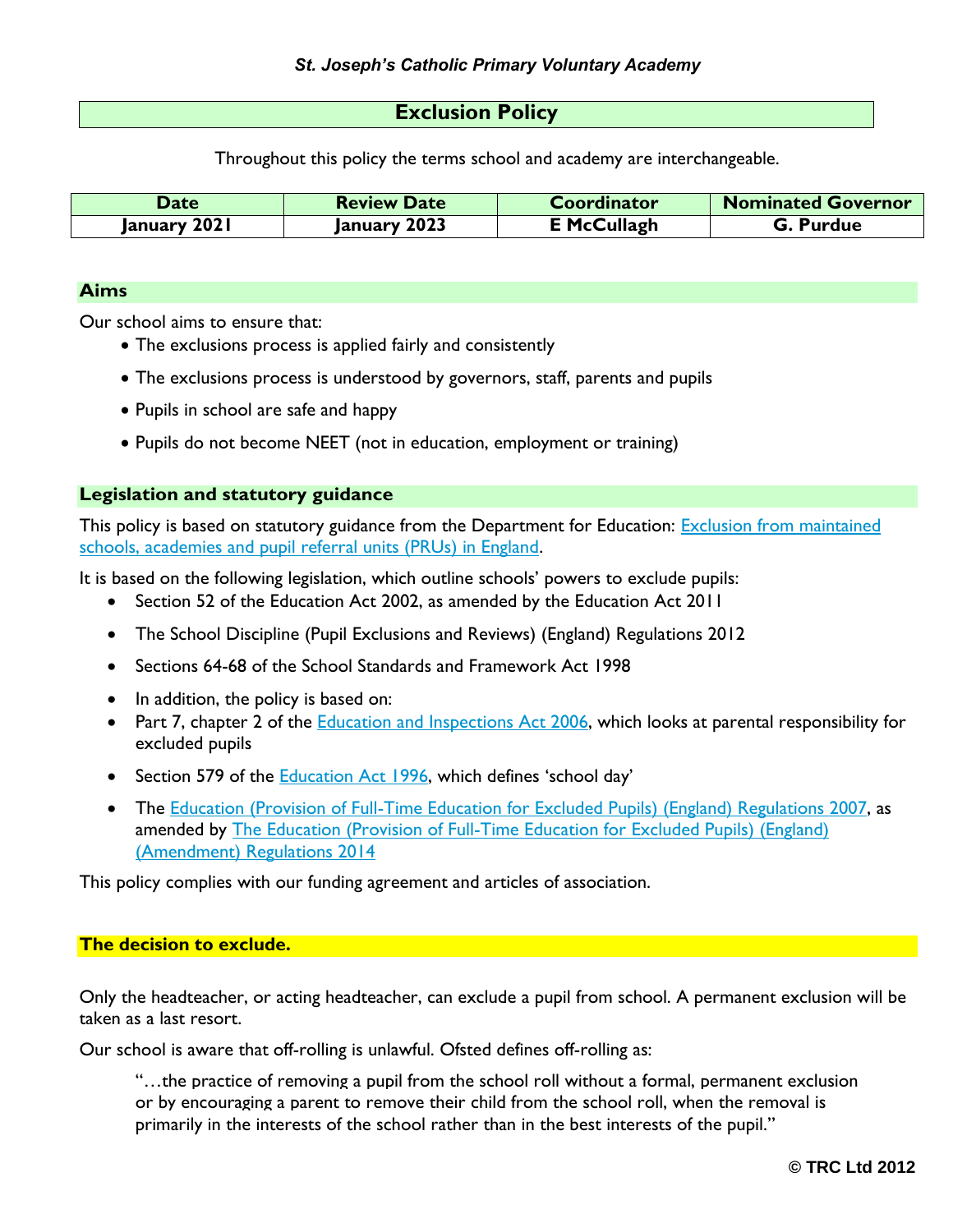We are committed to following all statutory exclusions procedures to ensure that every child receives an education in a safe and caring environment.

A decision to exclude a pupil will be taken only:

- In response to serious or persistent breaches of the school's behaviour policy, **and**
- If allowing the pupil to remain in school would seriously harm the education or welfare of others
- Before deciding whether to exclude a pupil, either permanently or for a fixed period, the Headteacher
- will:
- Consider all the relevant facts and evidence, including whether the incident(s) leading to the exclusion were provoked
- Allow the pupil to give their version of events
- Consider if the pupil has special educational needs (SEN)

## **4. Definition**

For the purposes of exclusions, school day is defined as any day on which there is a school session. Therefore, INSET or staff training days do not count as a school day.

## **Role of the Governing Body**

The governing board has a duty to consider the reinstatement of an excluded pupil (see section 6)

Within 14 days of receipt of a request, the governing board will provide the secretary of state with information about any exclusions in the last 12 months.

For a fixed-period exclusion of more than 5 school days, the governing board will arrange suitable full-time education for the pupil. This provision will begin no later than the sixth day of the exclusion.

## **The LA**

For permanent exclusions, the LA is responsible for arranging suitable full-time education to begin no later than the sixth day of the exclusion.

### **Roles and responsibilities of the Headteacher**

### **Informing parents**

The Headteacher will immediately provide the following information, in writing, to the parents of an excluded pupil:

- The reason(s) for the exclusion
- The length of a fixed-term exclusion or, for a permanent exclusion, the fact that it is permanent
- Information about parents' right to make representations about the exclusion to the governing board and how the pupil may be involved in this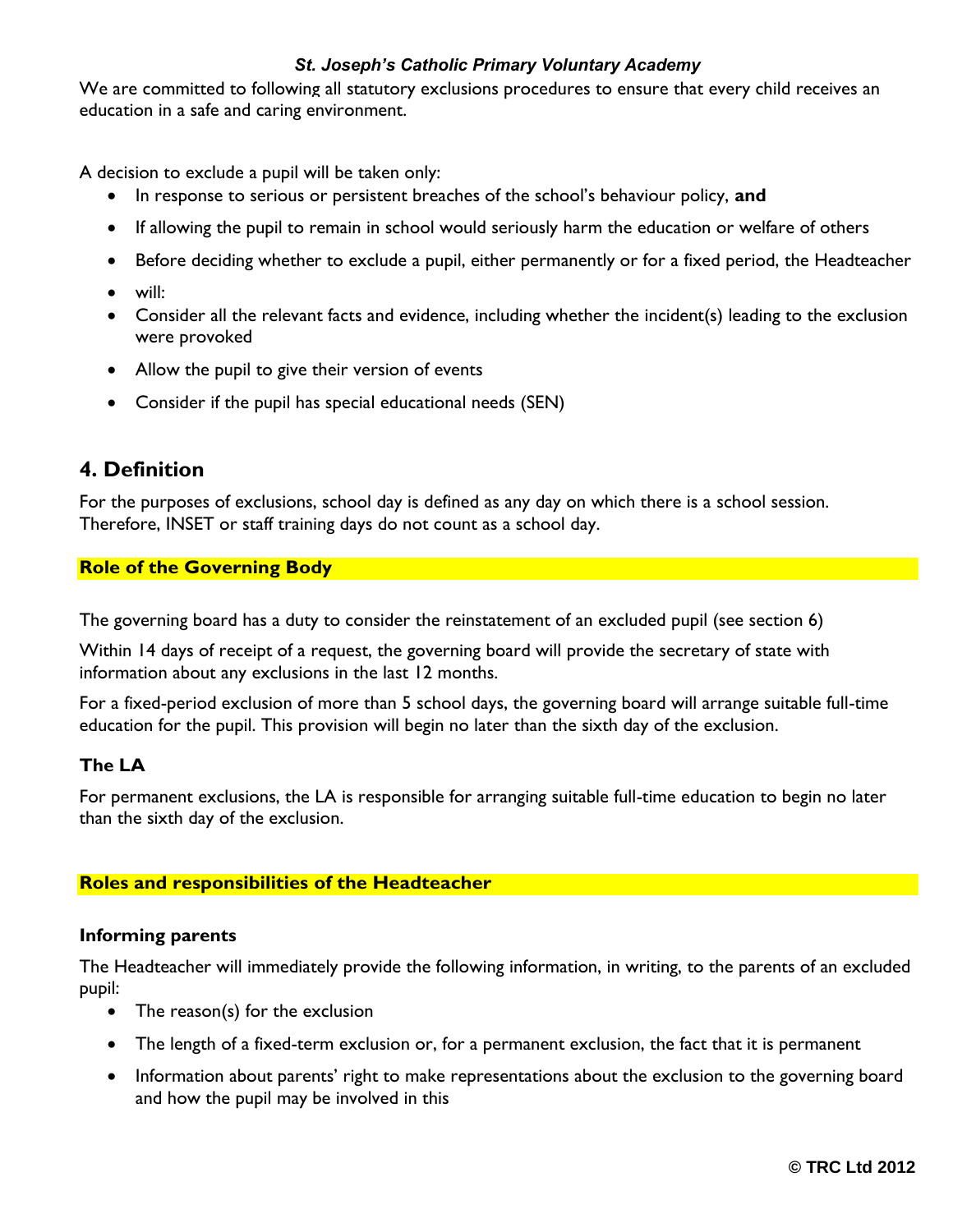Where there is a legal requirement for the governing board to meet to consider the reinstatement of a pupil, and that parents have a right to attend a meeting, be represented at a meeting (at their own expense) and to bring a friend

The Headteacher will also notify parents by the end of the afternoon session on the day their child is excluded that for the first 5 school days of an exclusion, or until the start date of any alternative provision where this is earlier, parents are legally required to ensure that their child is not present in a public place during school hours without a good reason. Parents may be given a fixed penalty notice or prosecuted if they fail to do this.

If alternative provision is being arranged, the following information will be included when notifying parents of an exclusion:

- The start date for any provision of full-time education that has been arranged
- The start and finish times of any such provision, including the times for morning and afternoon sessions, where relevant
- The address at which the provision will take place
- Any information required by the pupil to identify the person they should report to on the first day

Where this information on alternative provision is not reasonably ascertainable by the end of the afternoon session, it may be provided in a subsequent notice, but it will be provided no later than 48 hours before the provision is due to start. The only exception to this is where alternative provision is to be provided before the sixth day of an exclusion, in which case the information can be provided with less than 48 hours' notice with parents' consent.

## **Informing the governing board and local authority**

The Headteacher will immediately notify the governing board and the local authority (LA) of:

- A permanent exclusion, including when a fixed-period exclusion is made permanent
- Exclusions which would result in the pupil being excluded for more than 5 school days (or more than 10 lunchtimes) in a term
- Exclusions which would result in the pupil missing a public examination

For a permanent exclusion, if the pupil lives outside the LA in which the school is located, the Headteacher will also immediately inform the pupil's 'home authority' of the exclusion and the reason(s) for it without delay.

For all other exclusions, the Headteacher will notify the governing board and LA once a term.

## **Considering the reinstatement of a pupil**

The committee of the St Therese of Lisieux Catholic Multi- Academy Trust will consider the reinstatement of an excluded pupil within 15 school days of receiving the notice of the exclusion if:

- The exclusion is permanent
- It is a fixed-term exclusion which would bring the pupil's total number of school days of exclusion to more than 15 in a term
- It would result in a pupil missing a public examination

If requested to do so by parents, the committee of the CMAT will consider the reinstatement of an excluded pupil within 50 school days of receiving notice of the exclusion if the pupil would be excluded from school for more than 5 school days, but less than 15, in a single term.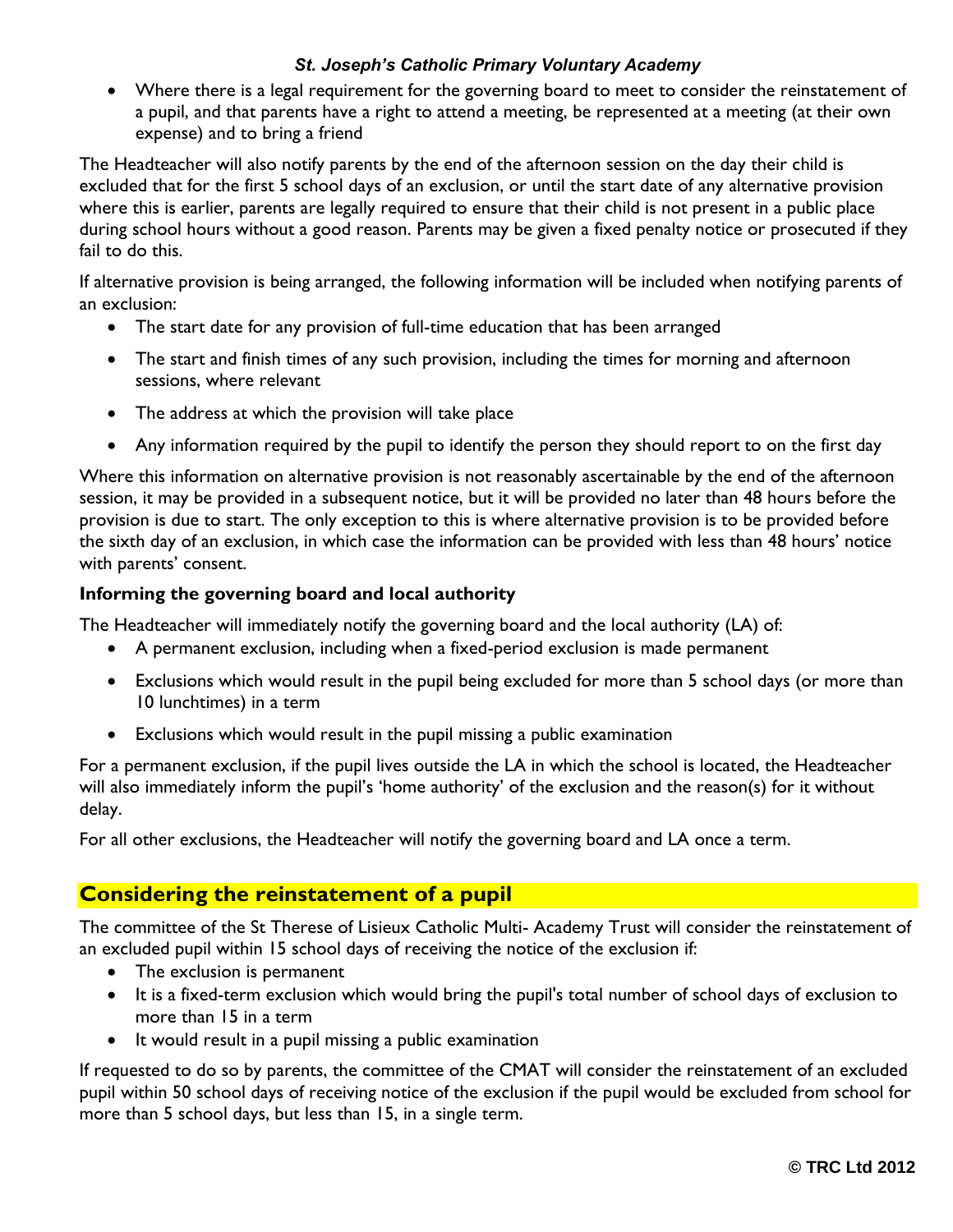Where an exclusion would result in a pupil missing a public examination, the committee of the St Therese of Lisieux Catholic Multi- Academy Trust will consider the reinstatement of the pupil before the date of the examination. If this is not practicable, the committee of the St Therese of Lisieux Catholic Multi- Academy Trust will consider the exclusion and decide whether or not to reinstate the pupil.

The committee of the St Therese of Lisieux Catholic Multi- Academy Trust can either:

- Decline to reinstate the pupil, or
- Direct the reinstatement of the pupil immediately, or on a particular date

In reaching a decision, the committee of the St Therese of Lisieux Catholic Multi- Academy Trust will consider whether the exclusion was lawful, reasonable and procedurally fair and whether the Headteacher followed their legal duties. They will decide whether or not a fact is true 'on the balance of probabilities', which differs from the criminal standard of 'beyond reasonable doubt', as well as any evidence that was presented in relation to the decision to exclude.

Minutes will be taken of the meeting, and a record of evidence considered kept. The outcome will also be recorded on the pupil's educational record.

The committee of the St Therese of Lisieux Catholic Multi- Academy Trust will notify, in writing, the Headteacher, parents and the LA of its decision, along with reasons for its decision, immediately.

Where an exclusion is permanent, the committee of the St Therese of Lisieux Catholic Multi- Academy Trust decision will also include the following:

- The fact that it is permanent
- Notice of parents' right to ask for the decision to be reviewed by an independent review panel, and:
	- The date by which an application for an independent review must be made
	- The name and address to whom an application for a review should be submitted
	- That any application should set out the grounds on which it is being made and that, where appropriate, reference to how the pupil's SEN are considered to be relevant to the exclusion
	- That, regardless of whether the excluded pupil has recognised SEN, parents have a right to require the the St Therese of Lisieux Catholic Multi- Academy Trust to appoint an SEN expert to attend the review
	- Details of the role of the SEN expert and that there would be no cost to parents for this appointment
	- That parents must make clear if they wish for an SEN expert to be appointed in any application for a review
	- That parents may, at their own expense, appoint someone to make written and/or oral representations to the panel, and parents may also bring a friend to the review
	- That if parents believe that the exclusion has occurred as a result of discrimination, they may make a claim under the Equality Act 2010 to the first-tier tribunal (special educational needs and disability), in the case of disability discrimination, or the county court, in the case of other forms of discrimination. A claim of discrimination made under these routes should be lodged within 6 months of the date on which the discrimination is alleged to have taken place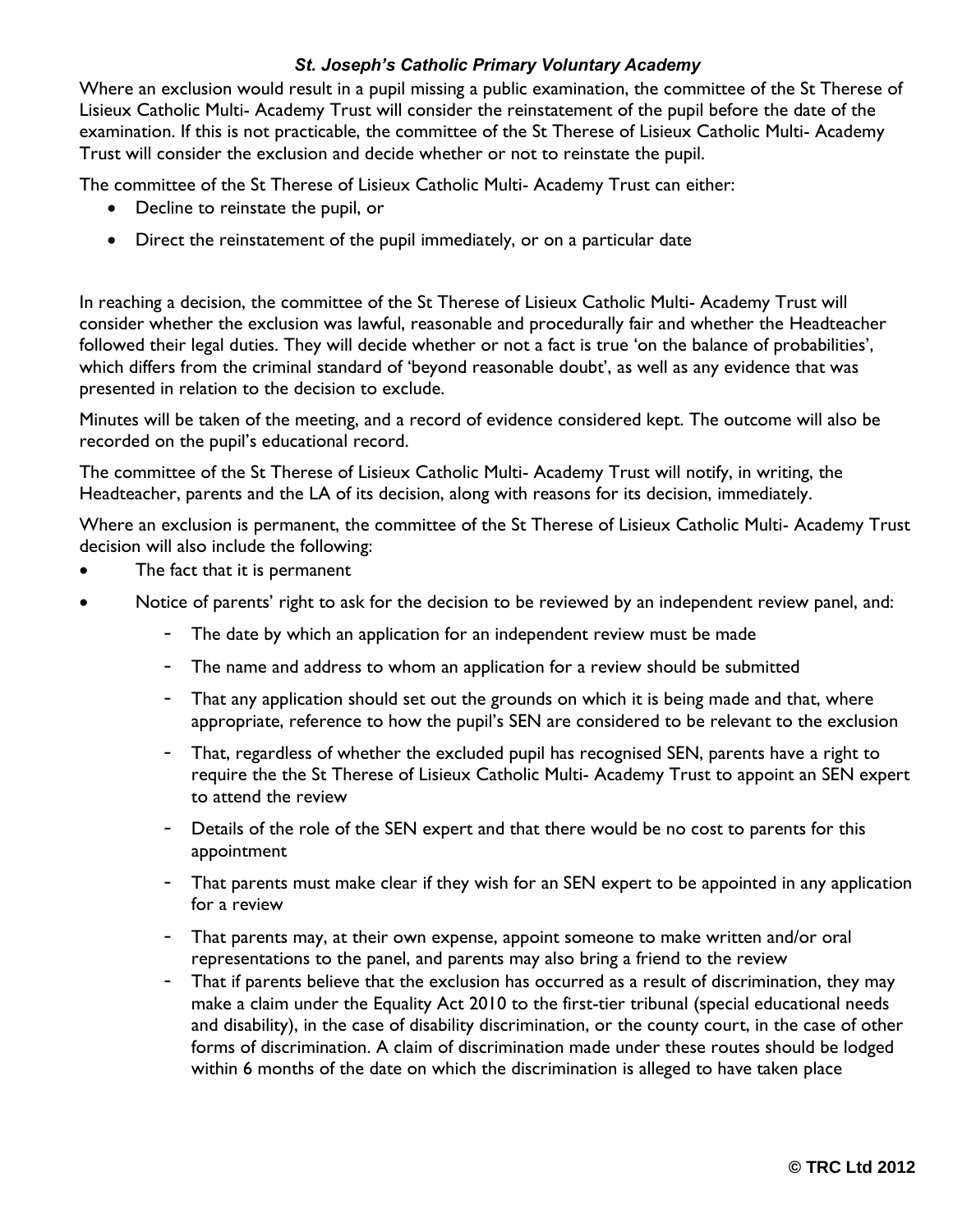#### **An independent review.**

If parents apply for an independent review, the St Therese of Lisieux Catholic Multi- Academy Trust will arrange for an independent panel to review the decision of the governing board not to reinstate a permanently excluded pupil.

Applications for an independent review must be made within 15 school days of notice being given to the parents by the St Therese of Lisieux Catholic Multi- Academy Trust of its decision to not reinstate a pupil.

A panel of three or five members will be constituted with representatives from each of the categories below. Where a 5-member panel is constituted, two members will come from the school governors' category and two members will come from the Headteacher category.

- A lay member to chair the panel who has not worked in any school in a paid capacity, disregarding any experience as a school governor or volunteer
- School governors who have served as a governor for at least 12 consecutive months in the last 5 years, provided they have not been teachers or Headteachers during this time
- Headteachers or individuals who have been a Headteacher within the last 5 years
- A person may not serve as a member of a review panel if they:
- Are the Headteacher of the excluding school, or have held this position in the last 5 years
- Are an employee of the St Therese of Lisieux Catholic Multi- Academy Trust or the governing board, of the St Joseph's (unless they are employed as a Headteacher at another school)
- Have, or at any time have had, any connection with the St Joseph's governing board, parents or pupil, or the incident leading to the exclusion, which might reasonably be taken to raise doubts about their impartially
- Have not had the required training within the last 2 years (see appendix 1 for what training must cover)

A clerk will be appointed to the panel.

The independent panel will decide one of the following:

- Uphold the governing board's decision
- Recommend that the governing board reconsiders reinstatement
- Quash the governing board's decision and direct that they reconsider reinstatement (only when the decision is judged to be flawed)

The panel's decision can be decided by a majority vote. In the case of a tied decision, the chair has the casting vote.

## **School registers**

A pupil's name will be removed from the school admissions register if:

- 15 school days have passed since the parents were notified of the exclusion panel's decision to not reinstate the pupil and no application has been made for an independent review panel, or
- The parents have stated in writing that they will not be applying for an independent review panel

Where an application for an independent review has been made, the governing board will wait until that review has concluded before removing a pupil's name from the register.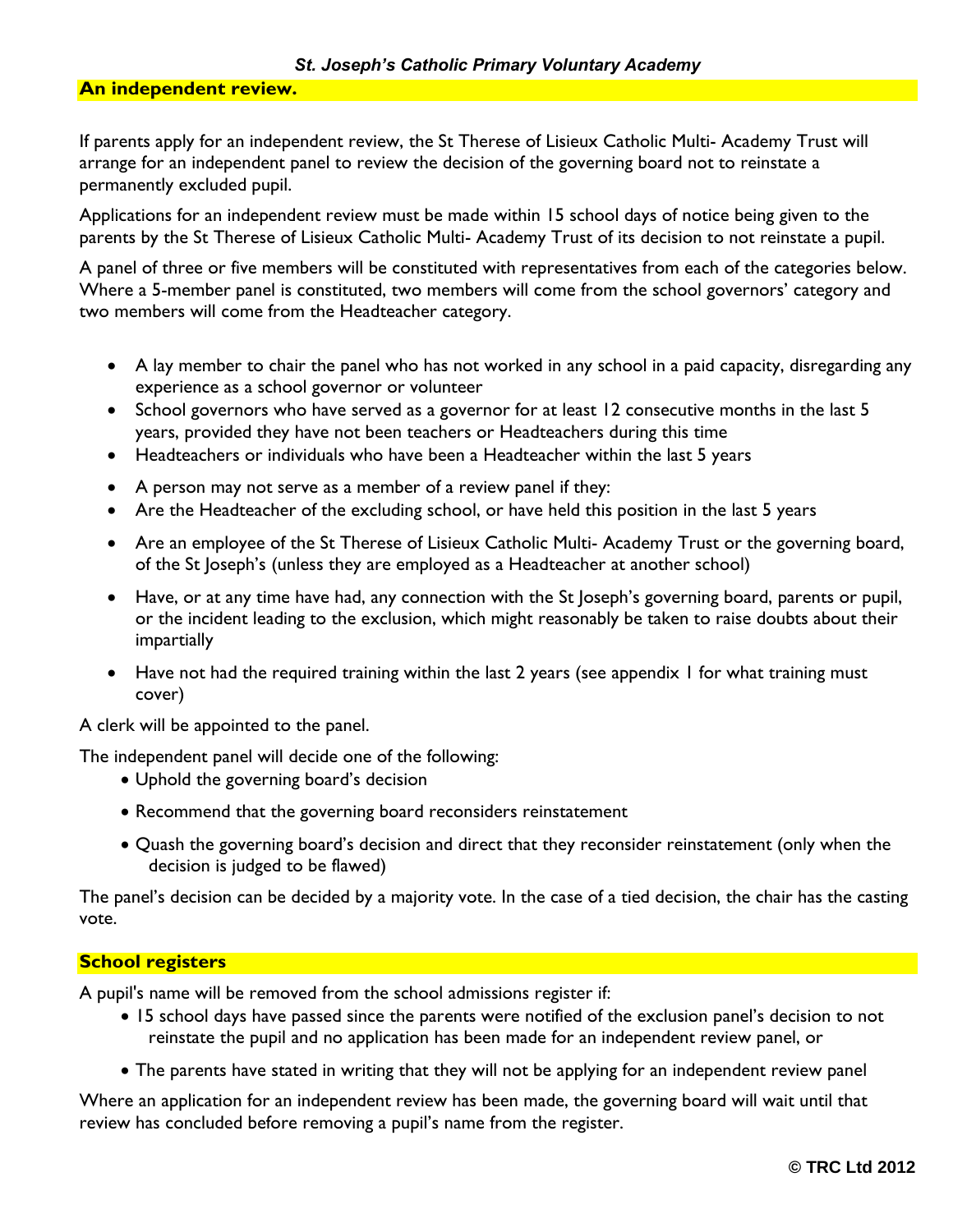Where alternative provision has been made for an excluded pupil and they attend it, code B (education offsite) or code D (dual registration) will be used on the attendance register.

Where excluded pupils are not attending alternative provision, code E (absent) will be used.

#### **Returning from a fixed-term exclusion**

Following a fixed-term exclusion, a re-integration meeting will be held involving the pupil, parents, a member of senior staff and other staff, where appropriate.

The following measures may be implemented when a pupil returns from a fixed-term exclusion:

- Agreeing a behaviour contract
- Putting a pupil 'on report'
- Internal isolation
- Specific support plan

### **Equality Impact Assessment**

Under the Equality Act 2010 we have a duty not to discriminate against people on the basis of their age, disability, gender, gender identity, pregnancy or maternity, race, religion or belief and sexual orientation.

This policy has been equality impact assessed and we believe that it is in line with the Equality Act 2010 as it is fair, it does not prioritise or disadvantage any pupil and it helps to promote equality at this school.

The effectiveness of this policy will be reviewed every two years (or when the need arises) by the Headteacher or a senior teacher and the necessary recommendations for improvement will be made to the Governors.

| Headteacher:                    | <sup>C</sup> mily McCullagh | Date: | January 2021 |
|---------------------------------|-----------------------------|-------|--------------|
| <b>Chair of Governing Body:</b> | R Mellows                   | Date: | January 2021 |